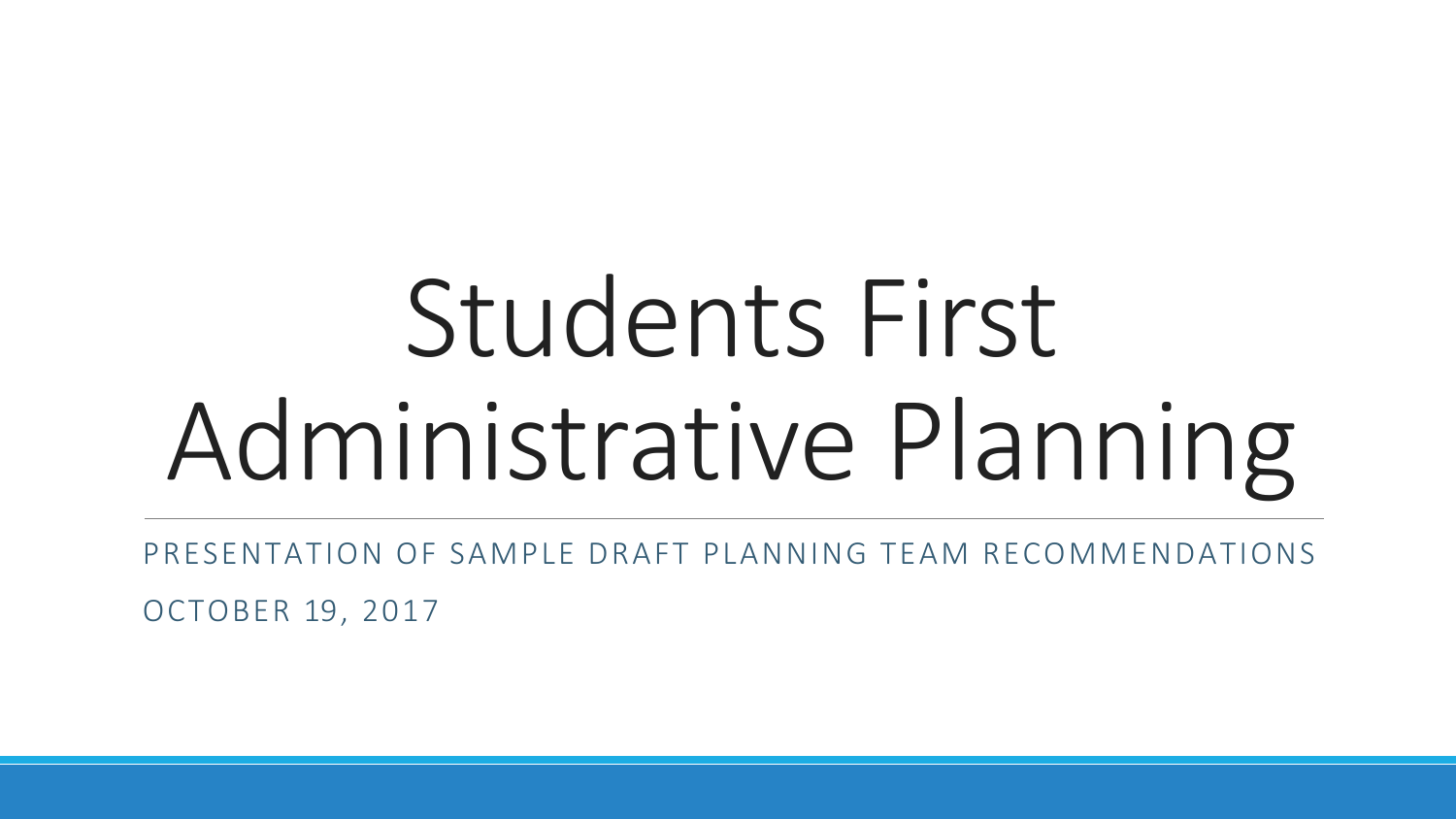### Background

- •This summer over 100 CSCU faculty and staff engaged in the design and planning of the Students First administrative strategy endorsed and approved by the Board of Regents.
- •Each team was led by a system office or campus leader with teams made up of subject matter experts from across the system. In support of shared governance, members, either elected or nominated by their campus leadership representing the faculty, professional staff and other<br>campus employees, were also engaged in the planning teams.
- •Team reports outline strategies, reporting structures, and best practices that promote shared services and collaboration among all of our institutions. These strategies wherever possible included all 17 institutions and system office.
- •The process to develop the proposals was extended over several months, not only for the thoughtful development of ideas, but also in respect to shared governance--where each stakeholder could participate and return to their agency and deliberate as the process unfolded.
- •We fully intend to reach our original plans for targeted savings of \$13 million though the timeline may take longer and alternate strategies may be necessary.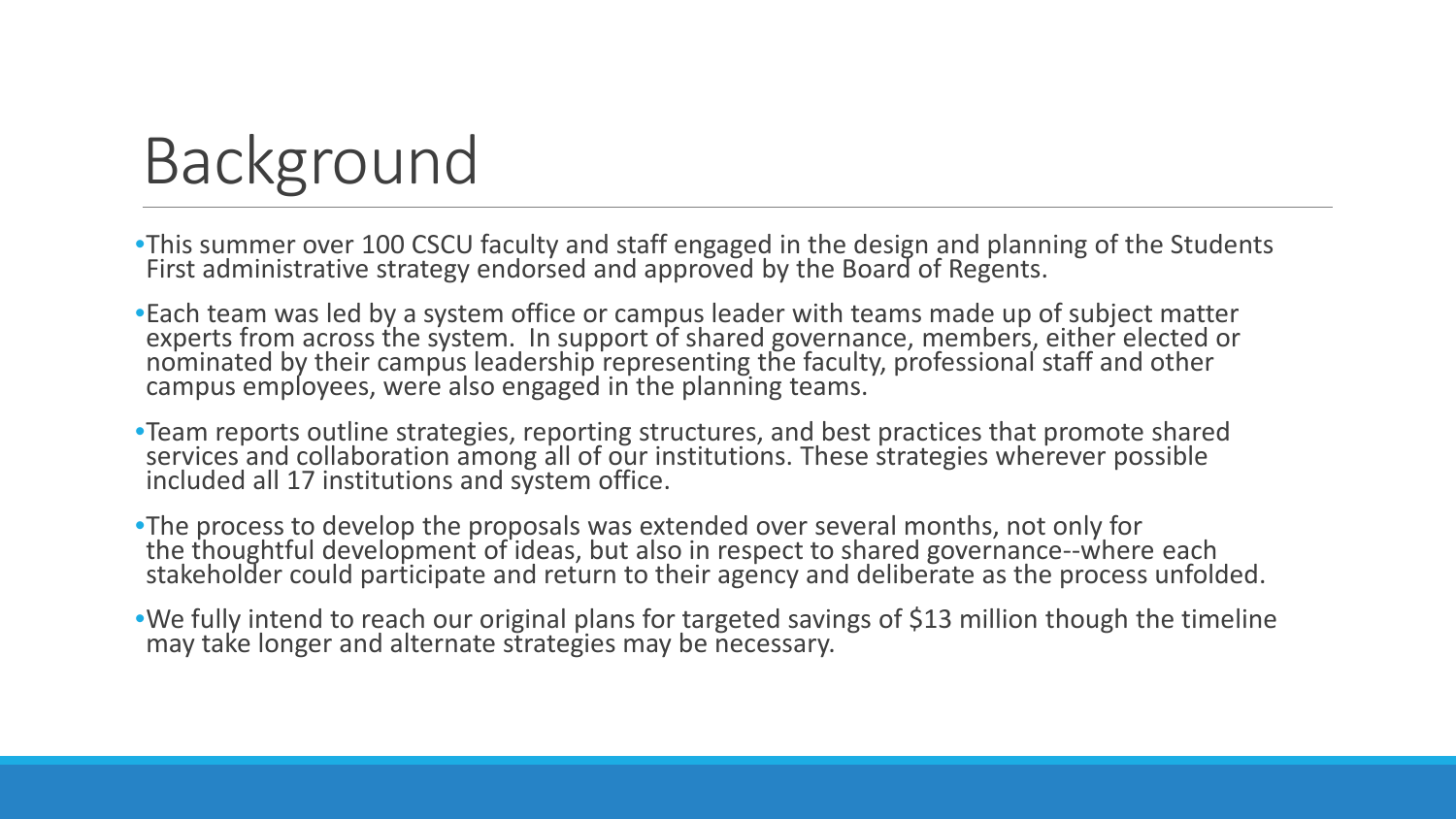## Guiding Principles

All recommendations were required to support or enhance our guiding principles:

- Ensure students are at the center of all decisions
- Prioritize teaching, learning, and high quality academic programming
- Preserve and enhance student support services
- Safeguard educational access and affordability
- Be conscientious stewards of the students' and state's investments in our institutions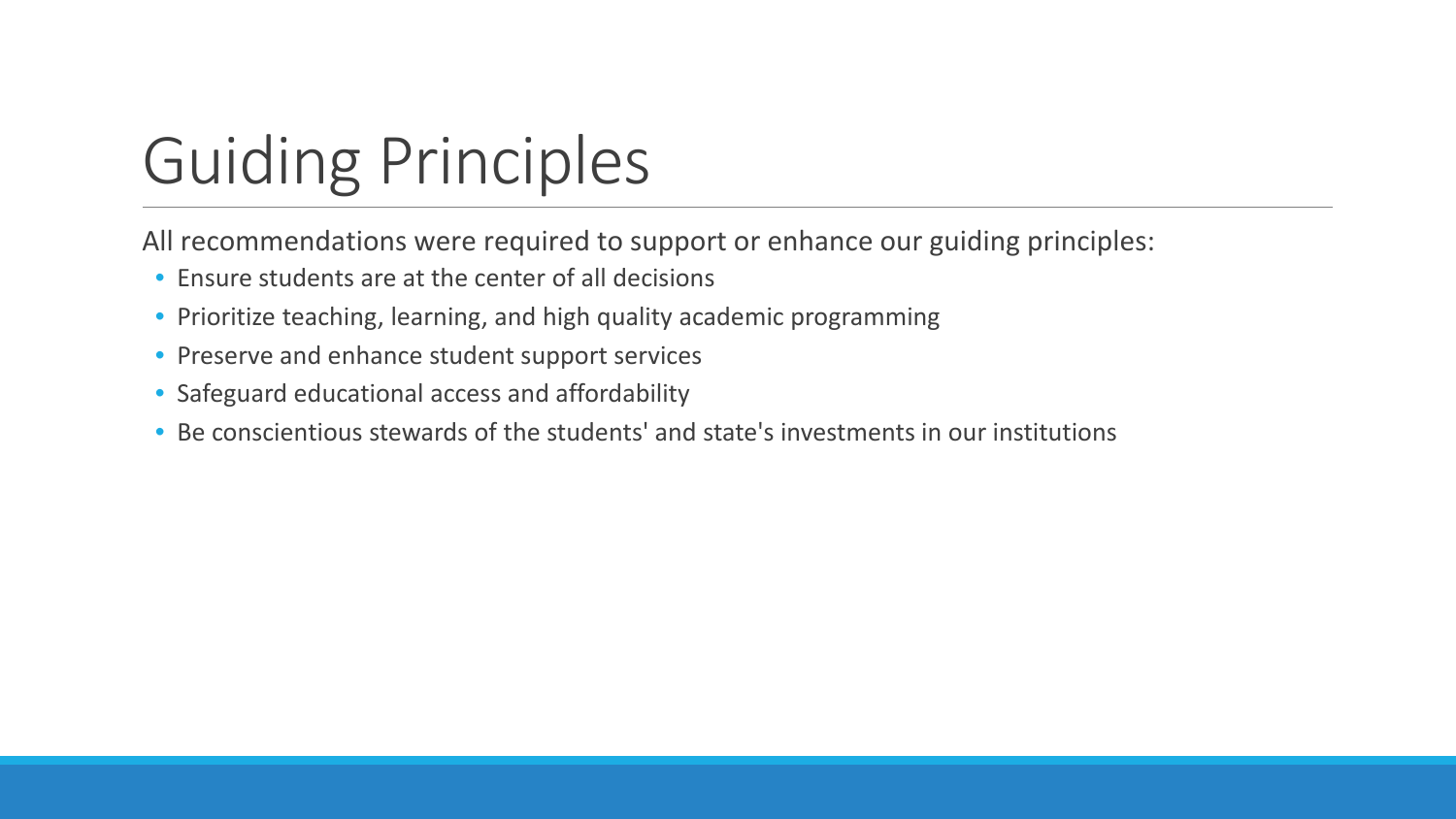### Facilities Team Recommendations

#### **Facilities Operations and Program Administration**

- All day-to-day services and related facilities support staff will remain on campus and will report to a campus manager.
- Through attrition, five of the six Director of Facility positions will be vacated (position at Naugatuck will remain).
- SO office Facility Managers will be increased from three to four Facility Managers.
- SO Facility Managers will assist and advise the campus manager on day-to-day operating efforts as well as non-day-to-day operating and capital requirements.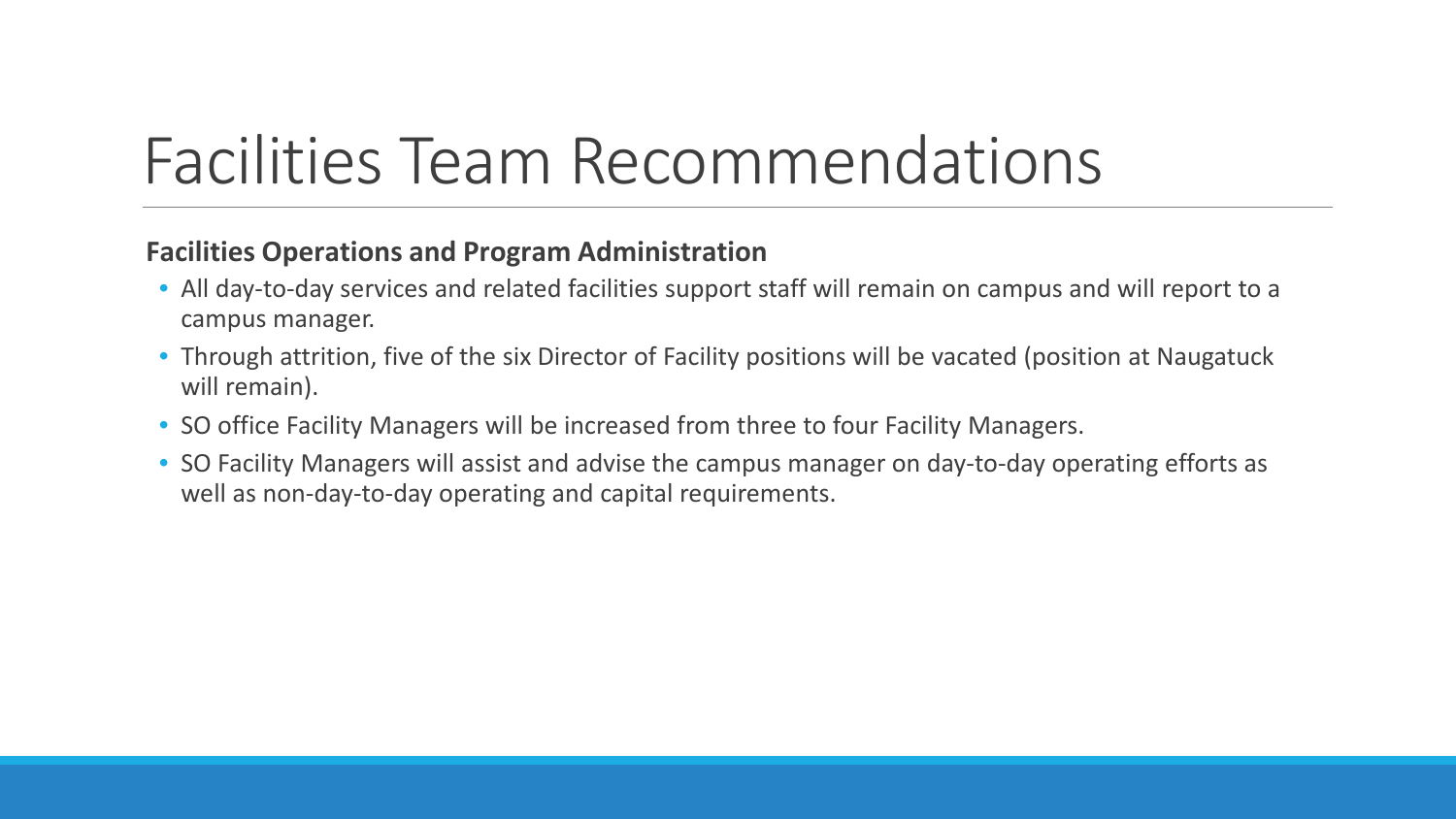### Facilities Team Recommendations

#### **Overtime Compensation**

- Develop a system-wide protocol for colleges and universities limiting campus total overtime to 2.5% annually for day-to-day operations. The 2.5% does not include emergencies, continuity of operations, essential operations and weather events. [This recommendation could require Board policy]
- Develop a system-wide protocol for colleges and universities limiting individual staff overtime compensation to 5% annually, whenever possible. The 5% does not include emergencies, continuity of operations, essential operations and weather events. [This recommendation could require Board policy]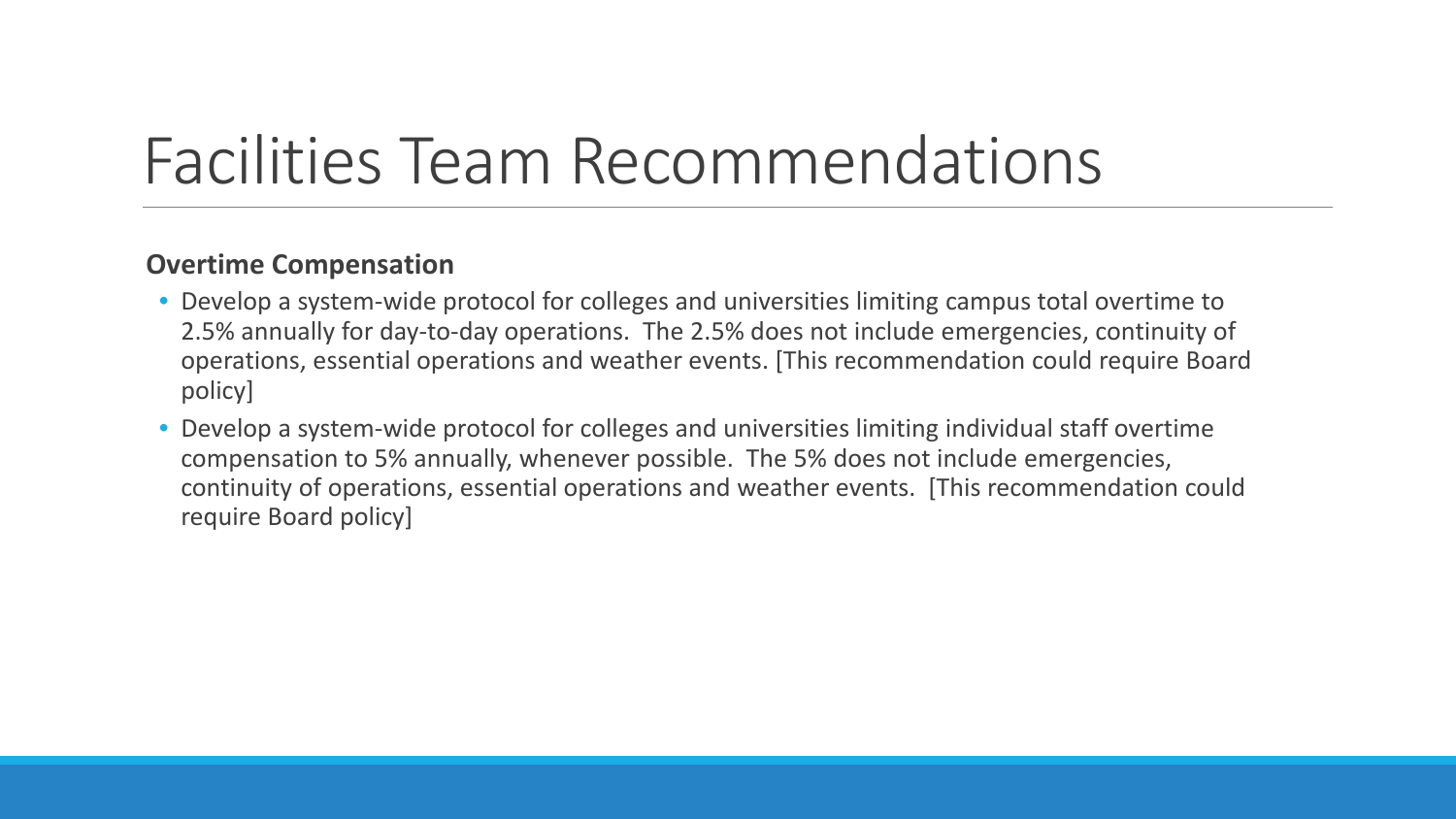#### **Centralized community college enrollment management and student communication**

- Integrate the functions of community college Financial Aid, Registrar, Admissions, and Marketing under a single college structure, incorporating a chief enrollment management officer to oversee the enrollment management efforts. [This recommendation requires Board action]
- Centralize financial aid administrative efforts under a single community college structure, with a single administrative office and twelve campuses. Add staff centralized at a system level to handle administrative tasks and compliance issues. Campus staffing levels should remain constant in order to provide adequate local level support to students. [This recommendation requires Board action]
- Continue partnership between CT Distance Learning Consortium and the community colleges for call center services. Additionally provide the opportunity for expansion and participation from the universities and Charter Oak State College.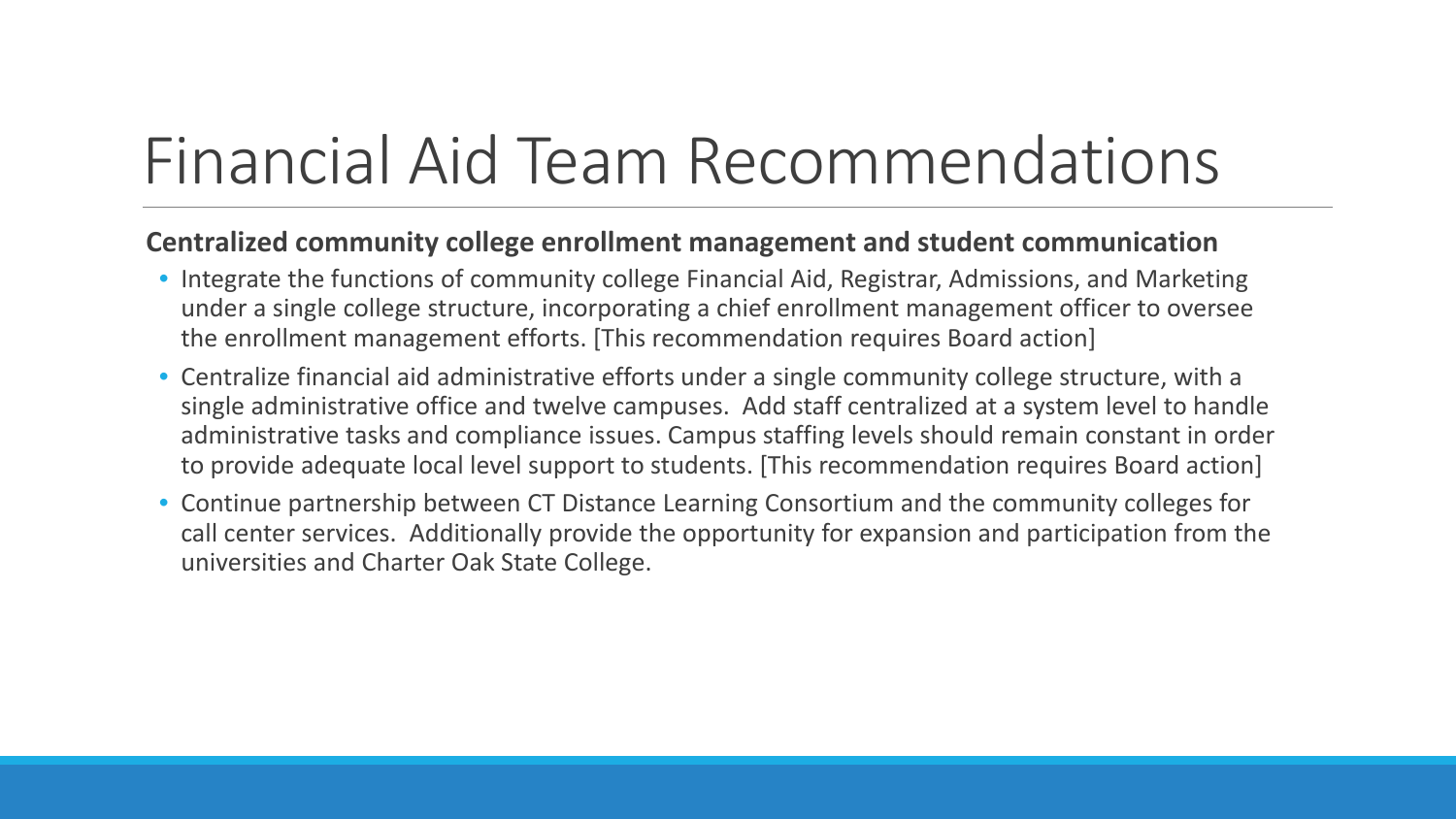#### **Verification Plan**

- Engage a qualified vendor to assist institutions with the Verification process. While there is a monetary cost for this function, the opportunity cost for increased enrollments, increased revenues, decreased audit findings/risk, decreased processing/time to verify, decreased time to award, decreased in-office lines, and decreased student and staff frustration far outweigh the monetary cost of the project annually.
- Once a vendor is in place, redirect staff time previously used for Verification purposes into activities such as community outreach, FAFSA clinics, and other student-facing and enrollment related strategies.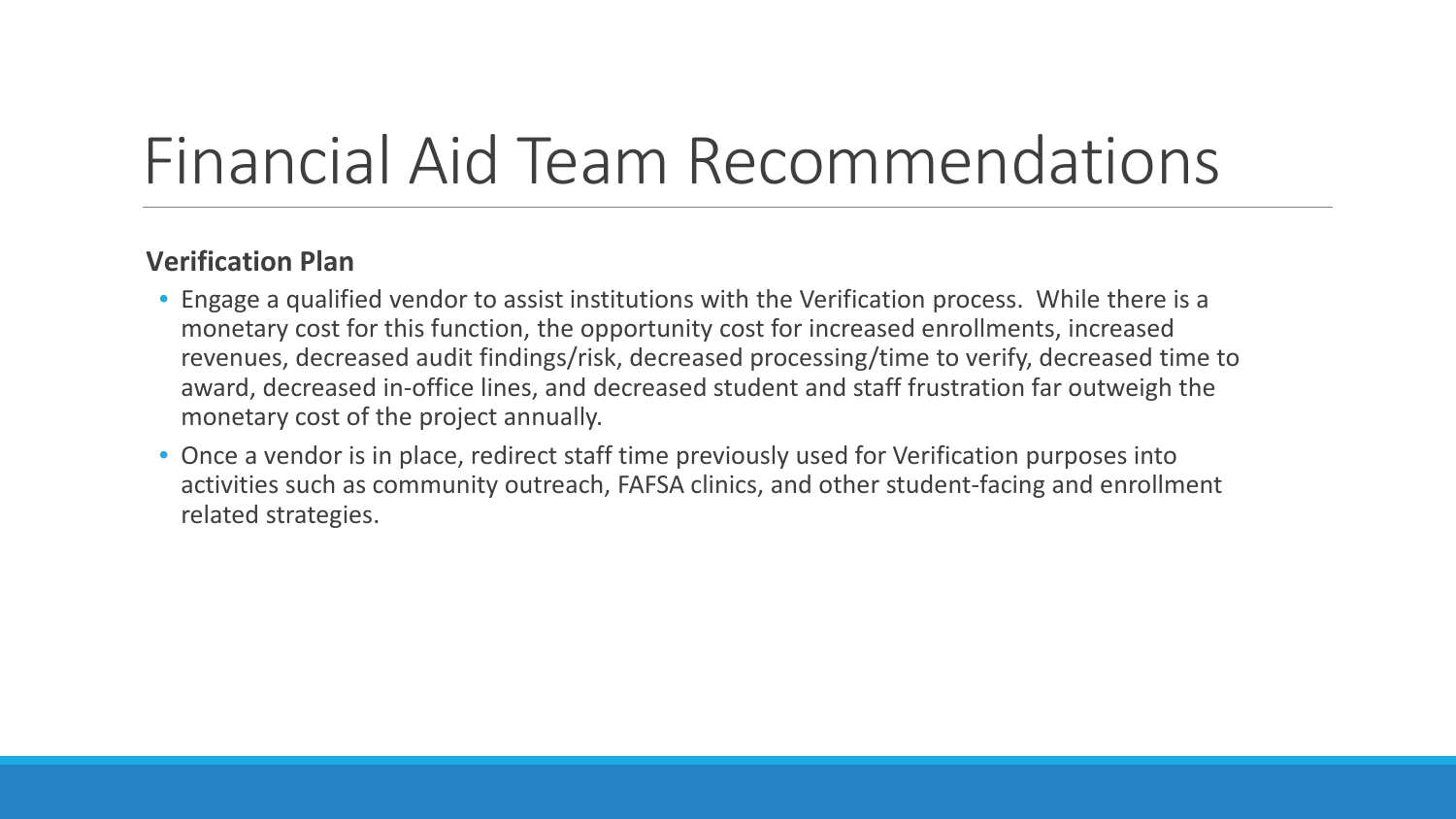#### **Paying for Education**

- Formalize policy across all campuses to require a mandatory drop date prior to census *[passed by BOR September 2017].*
- Institute consistent installment plan procedures including plans that are flexible, student-friendly, and affordable.
- Leverage existing contracts and engage multiple avenues of communication to work with students in obtaining payment. This includes expanded use of CTDLC services, texting, personal email use, and postcards to reach students with active A/R balances.
- Build uniform procedures around the timing of fee assessment and billing, A/R due dates, stages of collection on accounts not current, and Return to Title IV.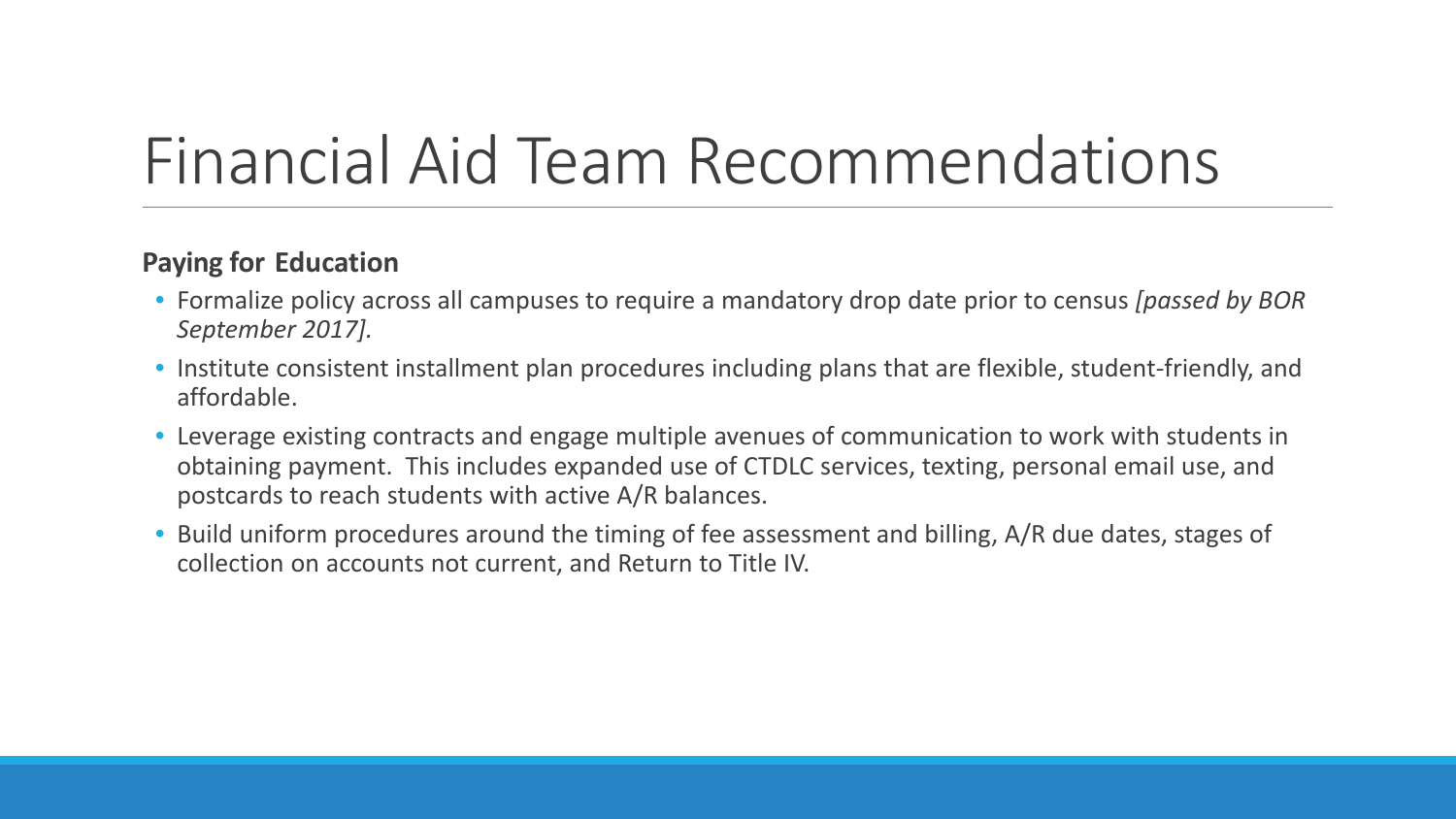#### **Financial Literacy/Education**

- Prioritize Financial Literacy efforts across the system, building on best practices from the Financial Literacy and Advising Office at SCSU. Coordinate efforts of on-campus staff to work with students directly by providing personal finance workshops on topics such as money management, paying for college, personal budgeting, loan repayment, etc. This must be done in conjunction with available technology.
- Engage a vendor to provide uniform Financial Literacy tools consistently across all CSCU institutions. Engage system and institution foundations, or local business partners, to encourage sponsorship of such a program. Conversely, leverage the purchasing power of CSCU to reach the same end, if needed.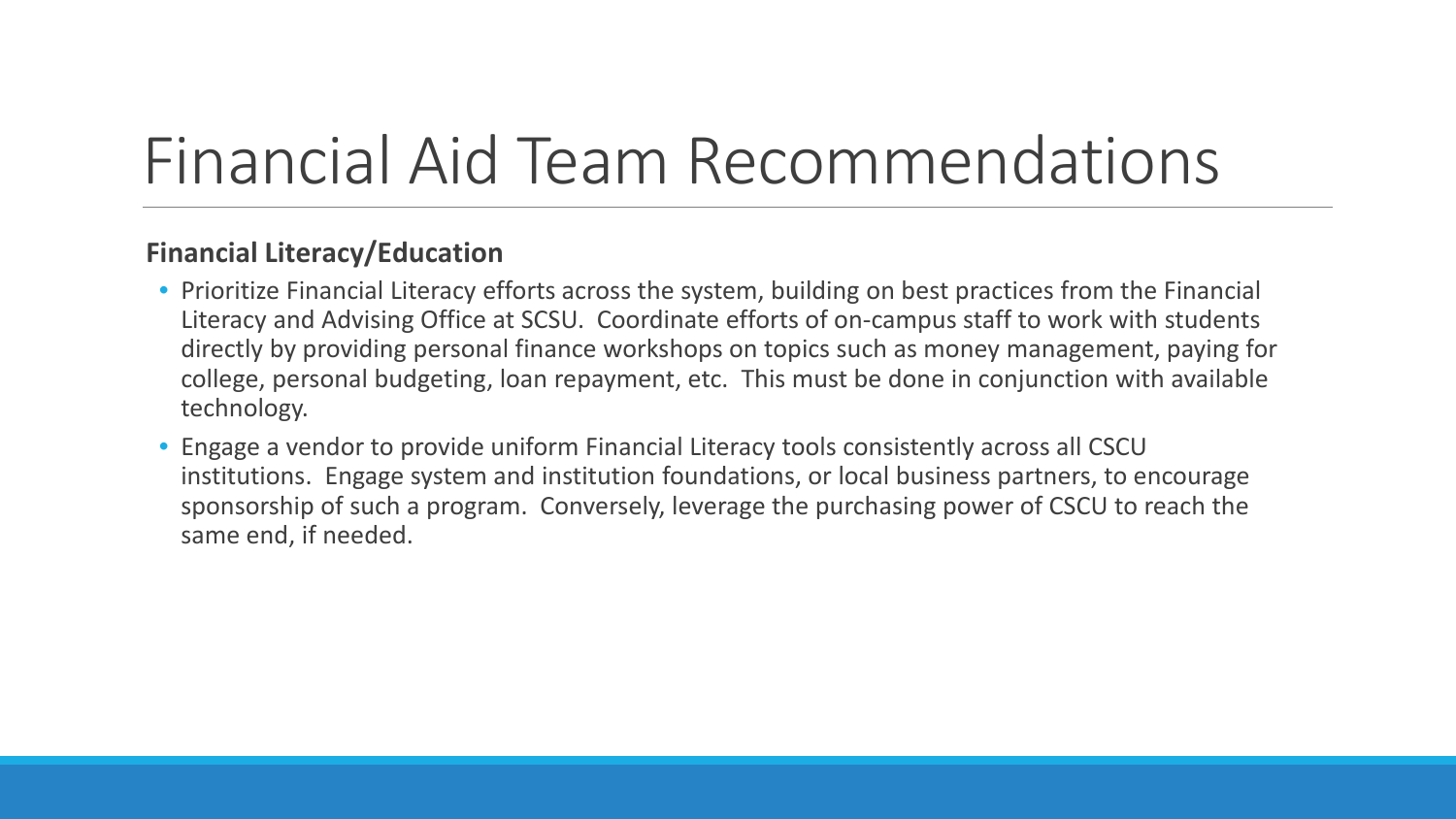#### **Common Policy and Procedure Manual**

- •Create a single Policy and Procedure manual, implemented across a single community college. [This recommendation requires Board policy.]
- •Convene the universities to assess the feasibility of a single PPM. At minimum, align core policies and procedures to draw alignment in operations. [This recommendation requires Board policy.]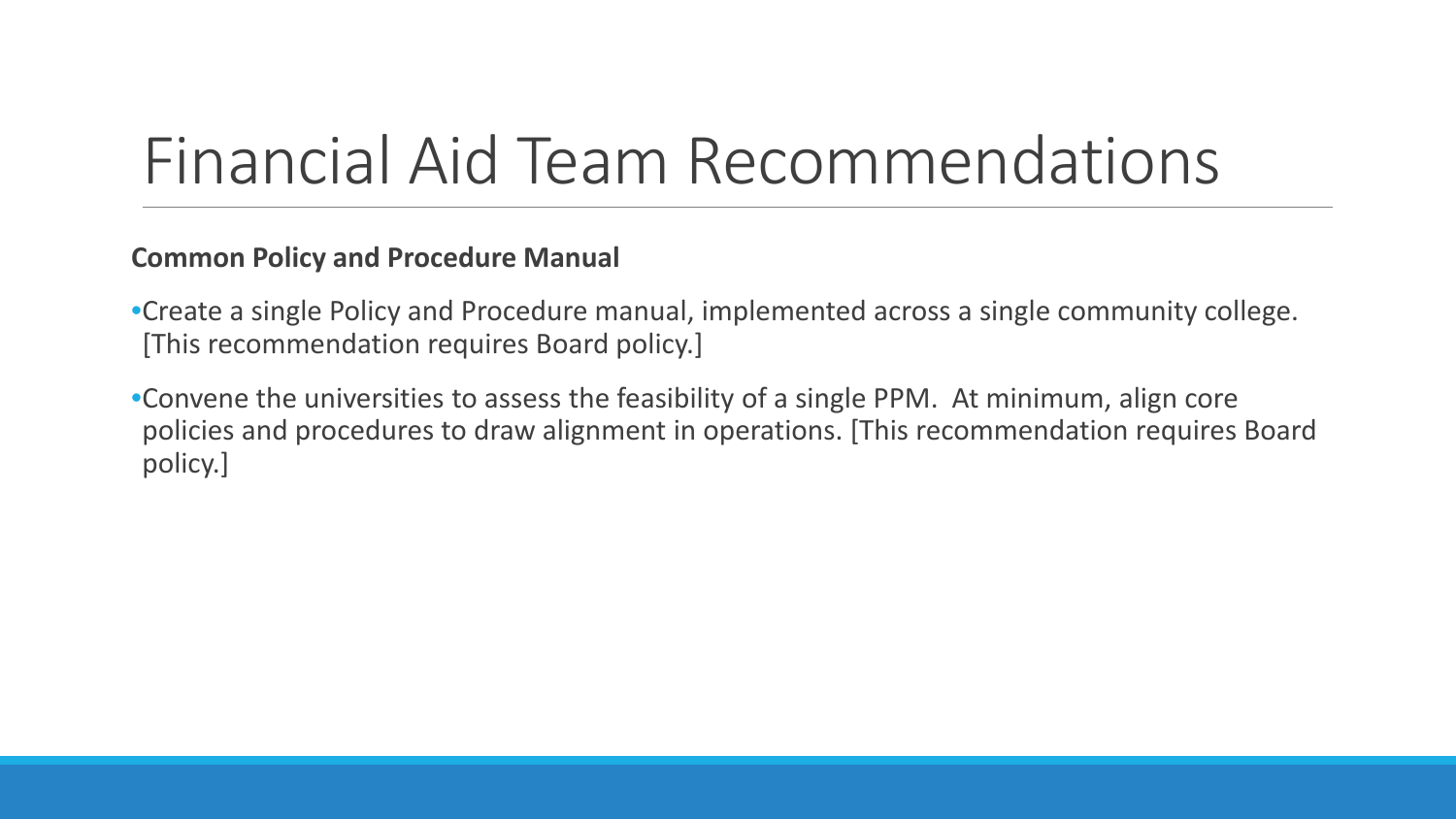**Centralized Purchasing and Payroll as shared services**

- Centralize purchasing for the colleges and universities to take advantage of the CSCU volume.
- Incorporate eProcurement software to allow systems to function as if a single system by integrating with diverse Banner instances.
- Incorporate standard metrics and analysis.
- Develop master files to share with institutions and facilitate easy, rapid, and approved/budgeted purchasing.
- Coordinate payroll processing at the system level.
- Fully utilize CORE-CT self-service features.
- Hire 2 new positions (Head of Purchasing and Head of Payroll) to be process owners for new shared services.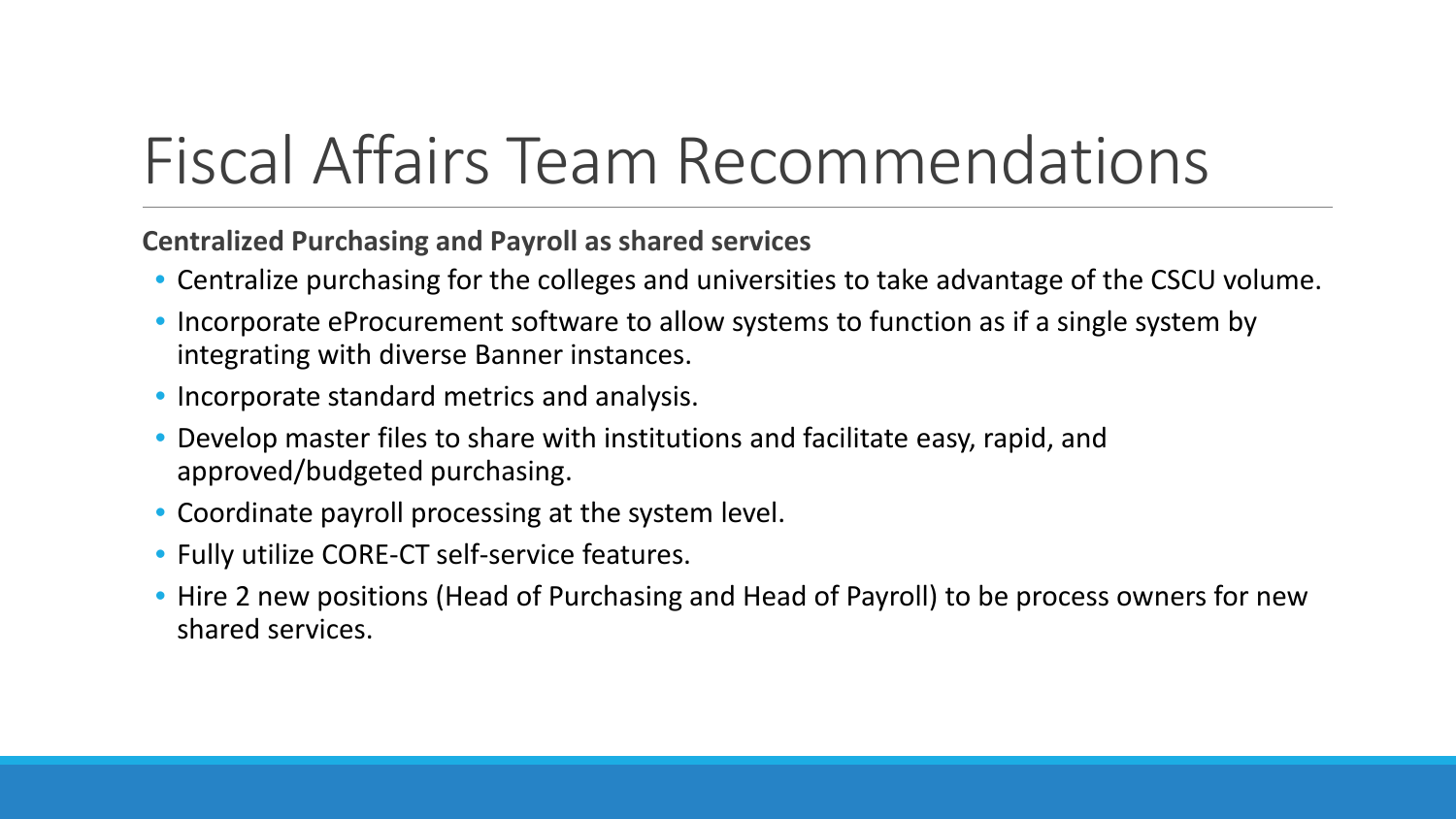#### **Budgeting and Planning**

- Implement Banner position control, budget, faculty load and compensation, and grant modules to replace highly manual process.
- Under the new single community college, assign one budget employee to each region, reporting dually to the regional president and the College CFO.
- Streamline encumbrance process to populate current year requirements, but within current year appropriations.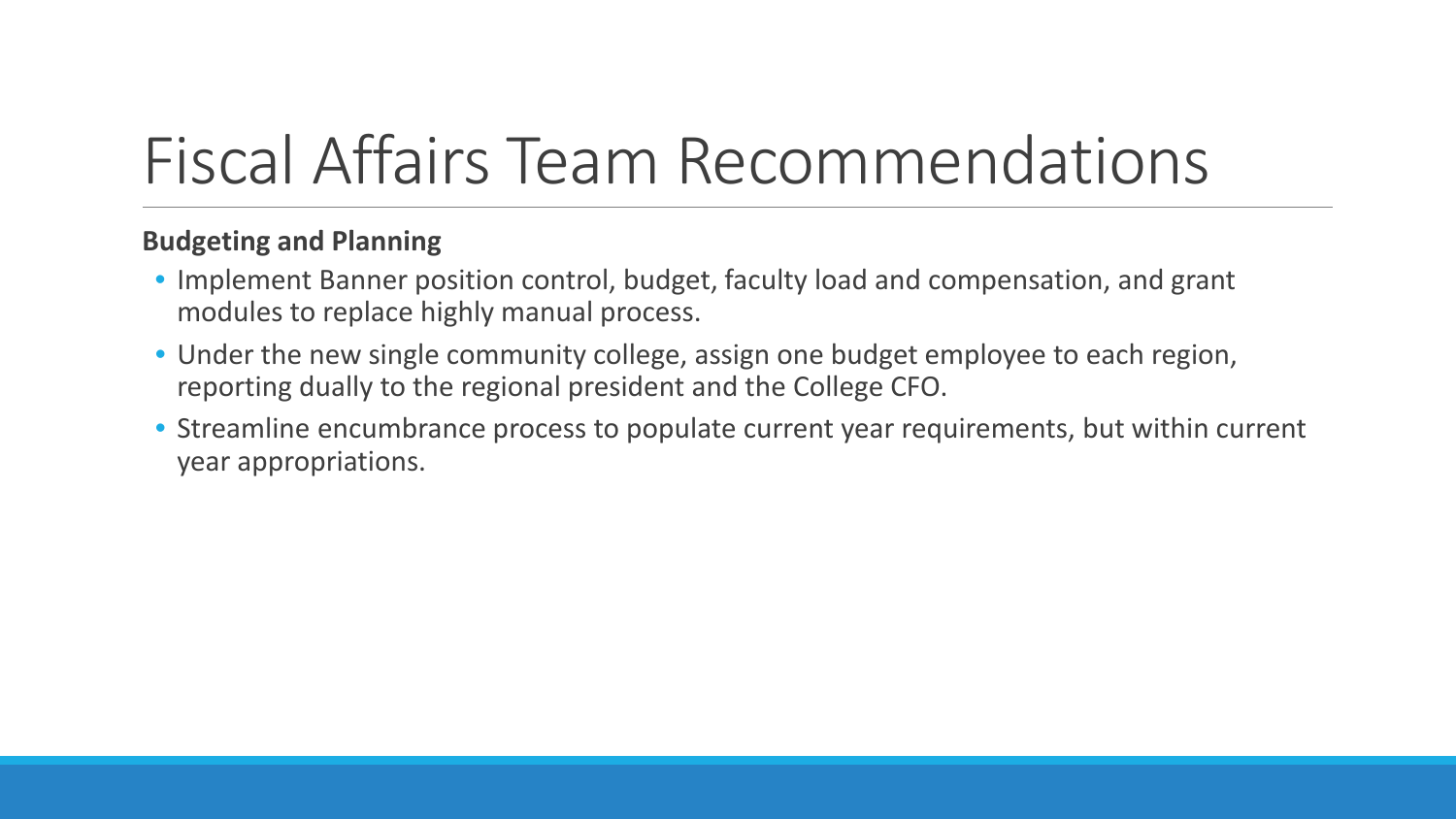#### **General Accounting**

- Build structure under Community College CFO to account for transactions across the twelve campuses.
- Create a centralized grant office to support the College in grant accounting; to coordinate with the System Office of Sponsored Programs.
- Develop user-friendly online forms to facilitate central accounting with remote input.
- Standardize student activity fund accounting and management processes.
- Move 7 employees currently under the SO Controller to the College CFO.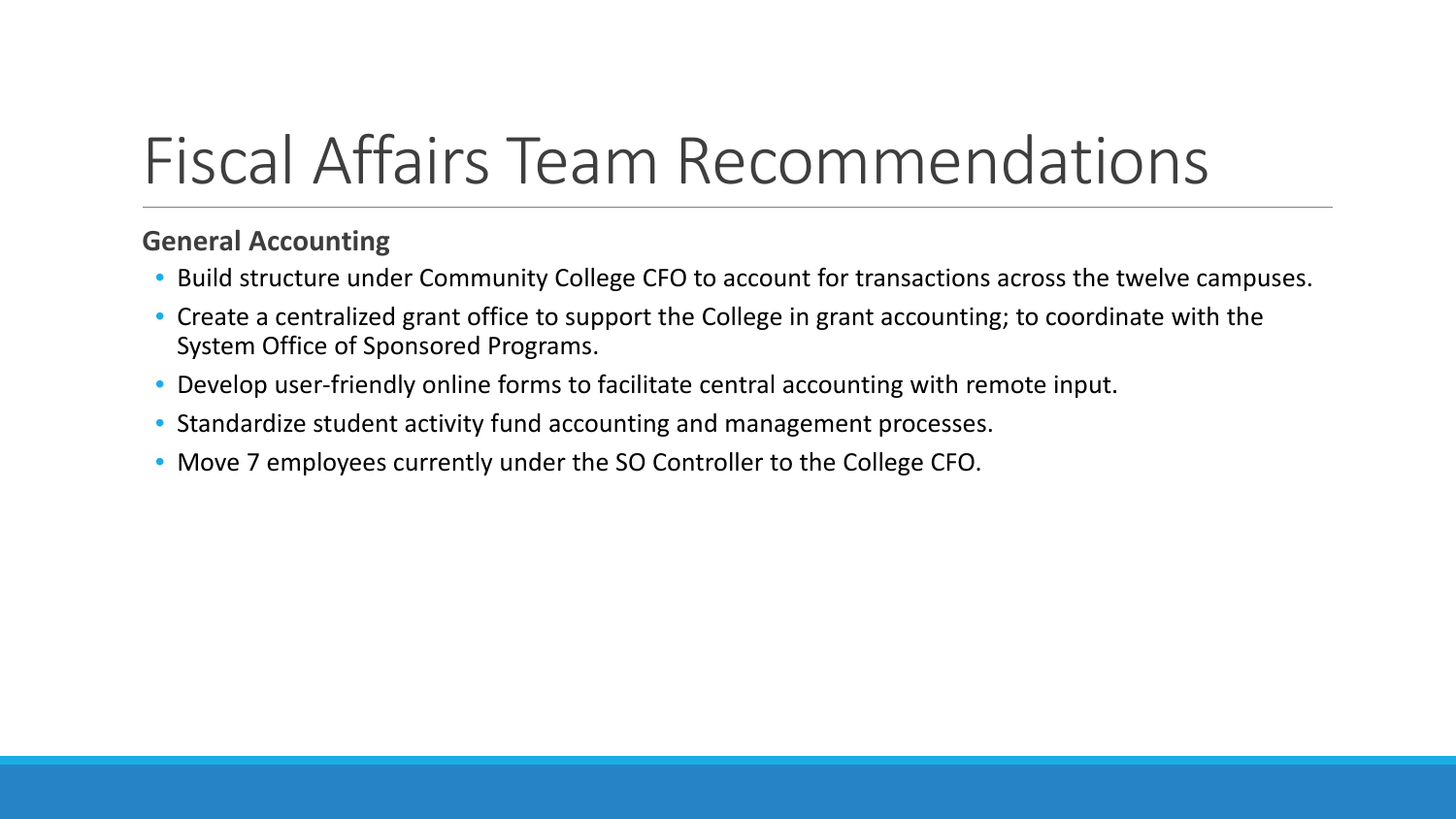**Accounts Payable/Accounts Receivable**

- Create a shared service organization to support all CSCU institutions to manage cash inflows and outflows.
- Create standard templates and reporting for expense report management.
- Control and account for PCard usage.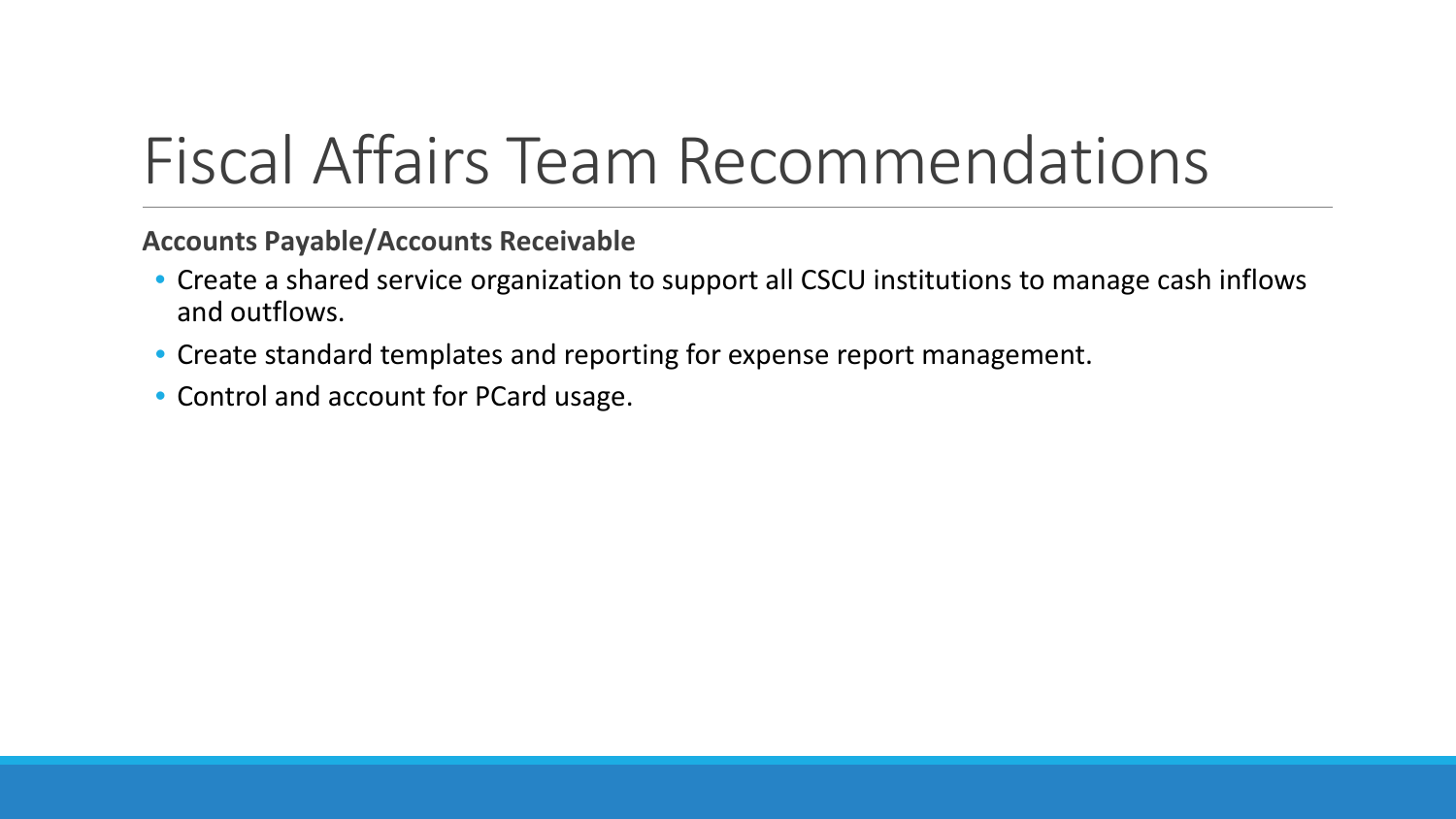### Human Resources Recommendations

•Prepare a full-fledged strategic plan that envisions the design and implementation of a SHRM for delivering HR service.

- •Establish in policy a primary reporting relationship between HR services at the 12 community colleges and Charter Oak State College and the CSCU VP for HR office and a secondary reporting relationship between the 4 universities and the CSCU VP for HR office.
- •Establish Centers of Expertise that pool HR expertise from the 17 campuses in areas of operations including labor relations, searches and hiring, benefits and retirement counseling.
- •Implement a SHRM at the system level.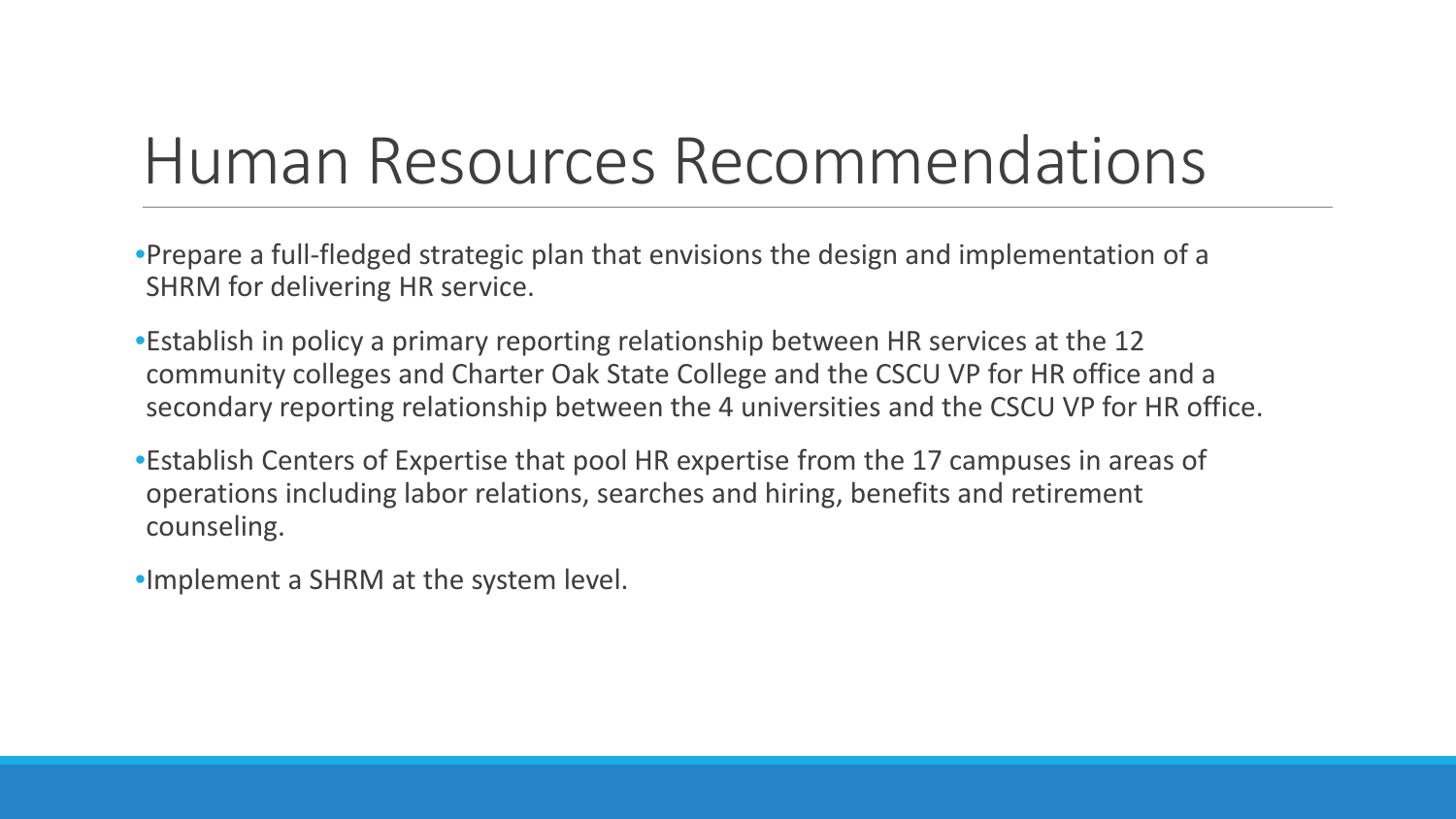#### **CSCU Human Resources Leadership Model**

(including Charter Oak State College) STATE UNIVERSITIES Campus President Campus Vice President  $\bullet$ Campus Campus **HR Director HR** Director HR LEADER Human Resources Human Resources Human Resources Human Resources Administrative Administrative **Business Partner Business Partner** Support Support *CENTERS OF EXPERTISE* Recruitment Classification Employee Benefits Affirmative Action/ Labor Relations and and and Equal Opportunity Compensation Payroll Selection

COMMUNITY COLLEGES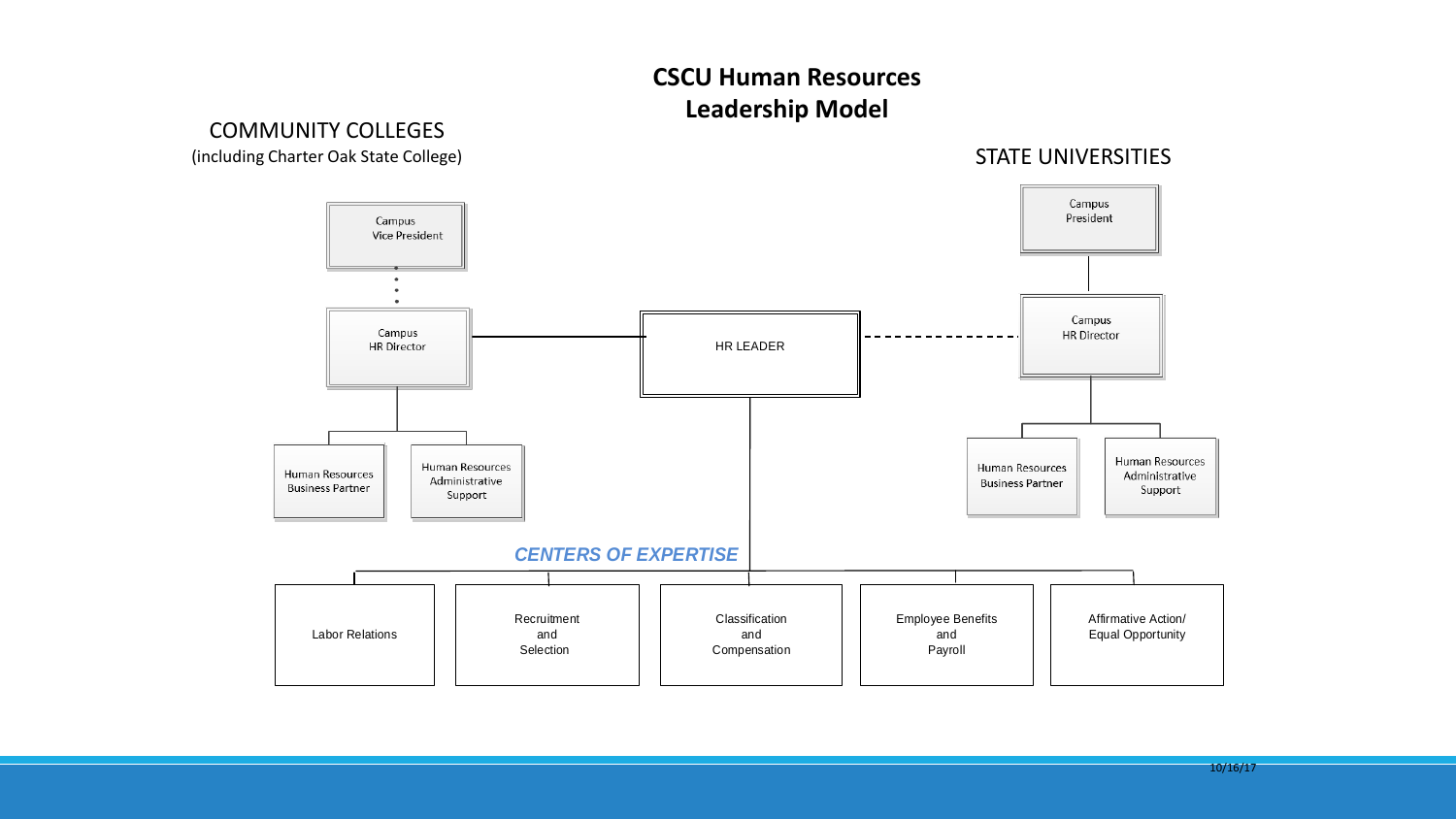## Information Technology Team Recommendations

#### **Computer applications**

• The committee recommends that duplicate non-academic applications be sent to the IT Steering Committee for further study with the ultimate objective to eliminate all non-standard or duplicate applications. If a campus needs to maintain a non-standard application, they would appear before the IT Steering Committee to explain the additional cost. The Steering Committee would make a recommendation to the CSCU President who can agree, request the campus pay for the unique application or require the campus to move to the standardized approach.

#### **Use of mobile devices**

• The committee recommends the extensive use of cellular phones and other mobile devices within the system undergo a full audit to determine the operational requirements by functional area.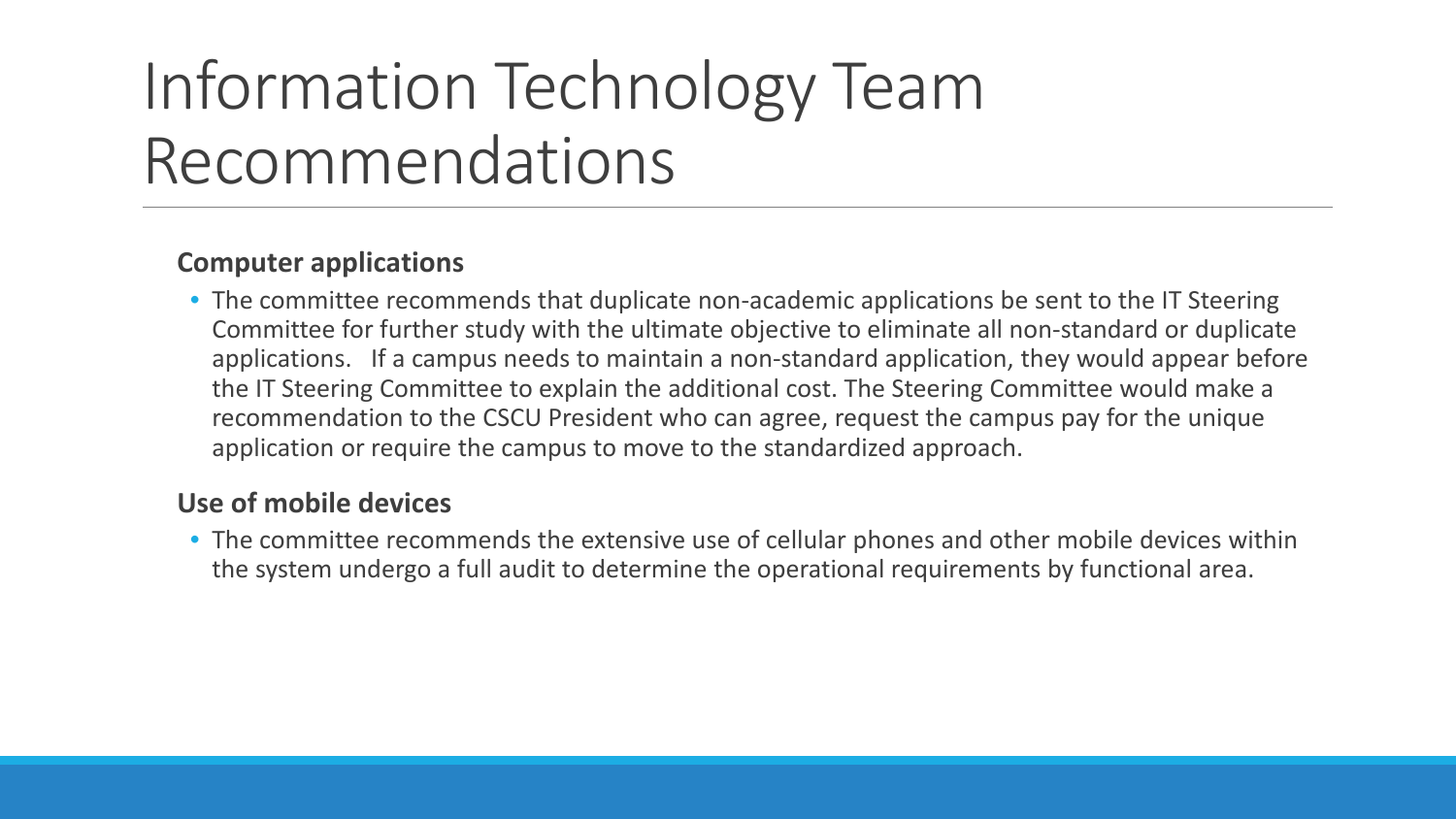## Institutional Research Team Recommendations

#### **Community College Structure**

- All IR professionals would be part of the same staff, and have a reporting line to the CSCU Office of Research & System Effectiveness, and maintain a strong dotted-line with their respective campus leadership.
- IR professionals would have assignments in one or more functional/excellence teams such as analytic report writers and survey experts. These teams would have the appropriate access to BANNER and IRDB, and do the cyclical/routine tasks heretofore done by 12 offices.
- It is envisioned that some ad-hoc campus-specific requests, such as labor market data or alumni marketing lists, could be directed to the appropriate functional/excellence team; thus freeing up IR professionals on campus to provide for other tasks unique to local needs.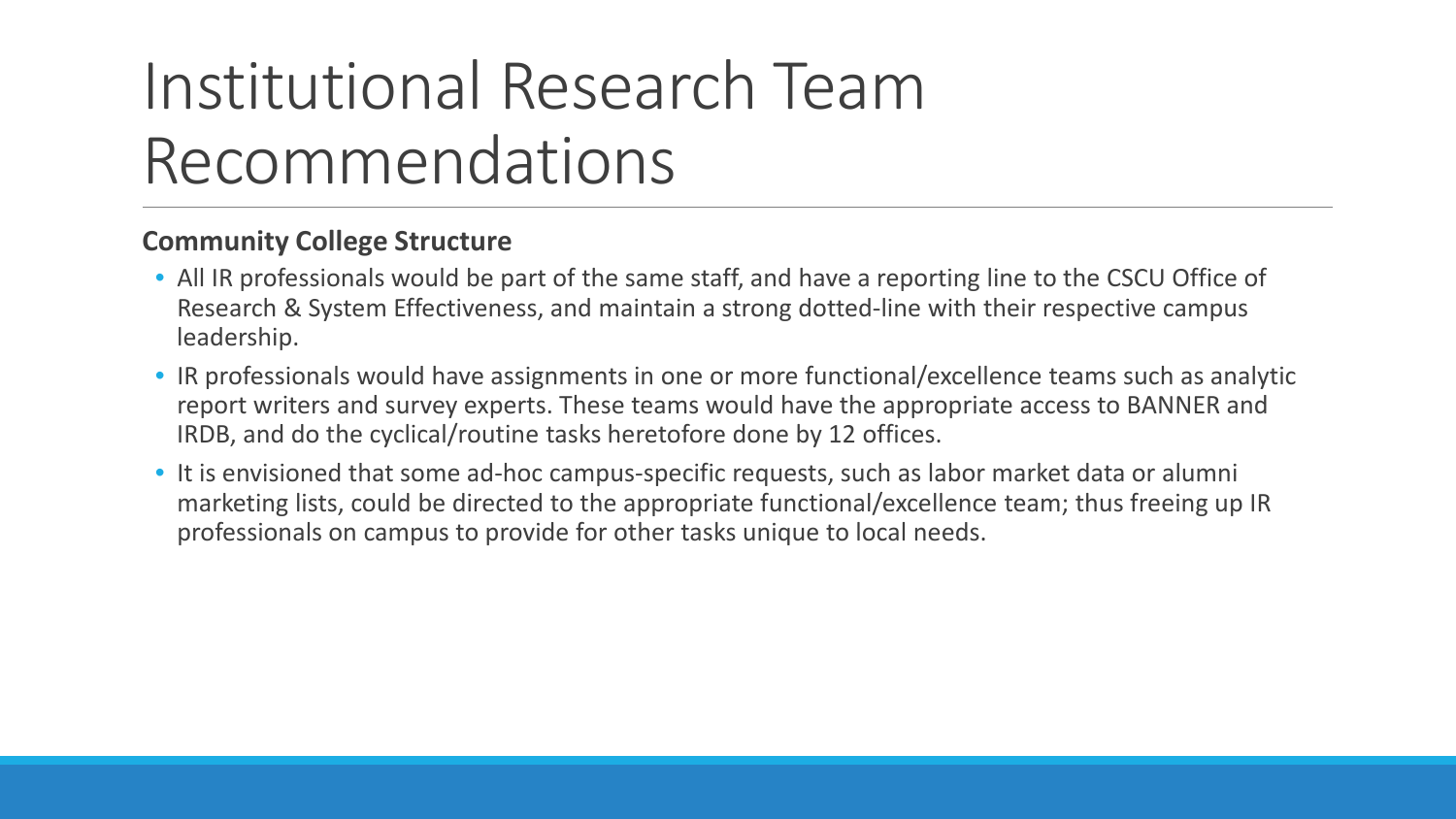## Institutional Research Team Recommendations

#### **University Structure**

- University IR staff will be required to participate in a new stronger dotted-line relationship with the CSCU Office of Research & System Effectiveness.
- University staff will participate in separate functional/excellence teams that can convene with their community college counterparts as is necessary.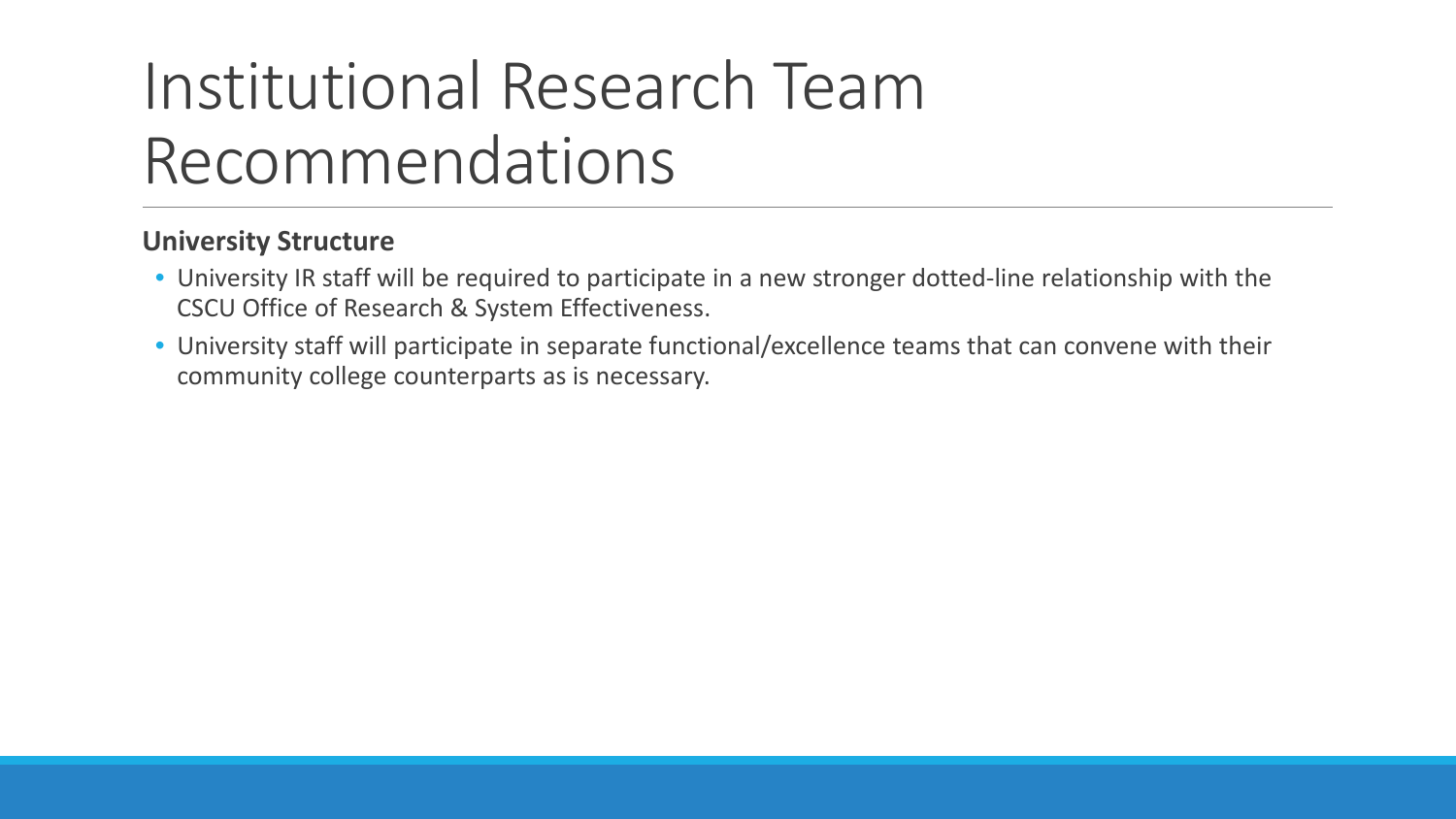#### **CSCU Institutional Research** Leadership Model

#### **COMMUNITY COLLEGES**

#### **STATE UNIVERSITIES**

(including Charter Oak State College)

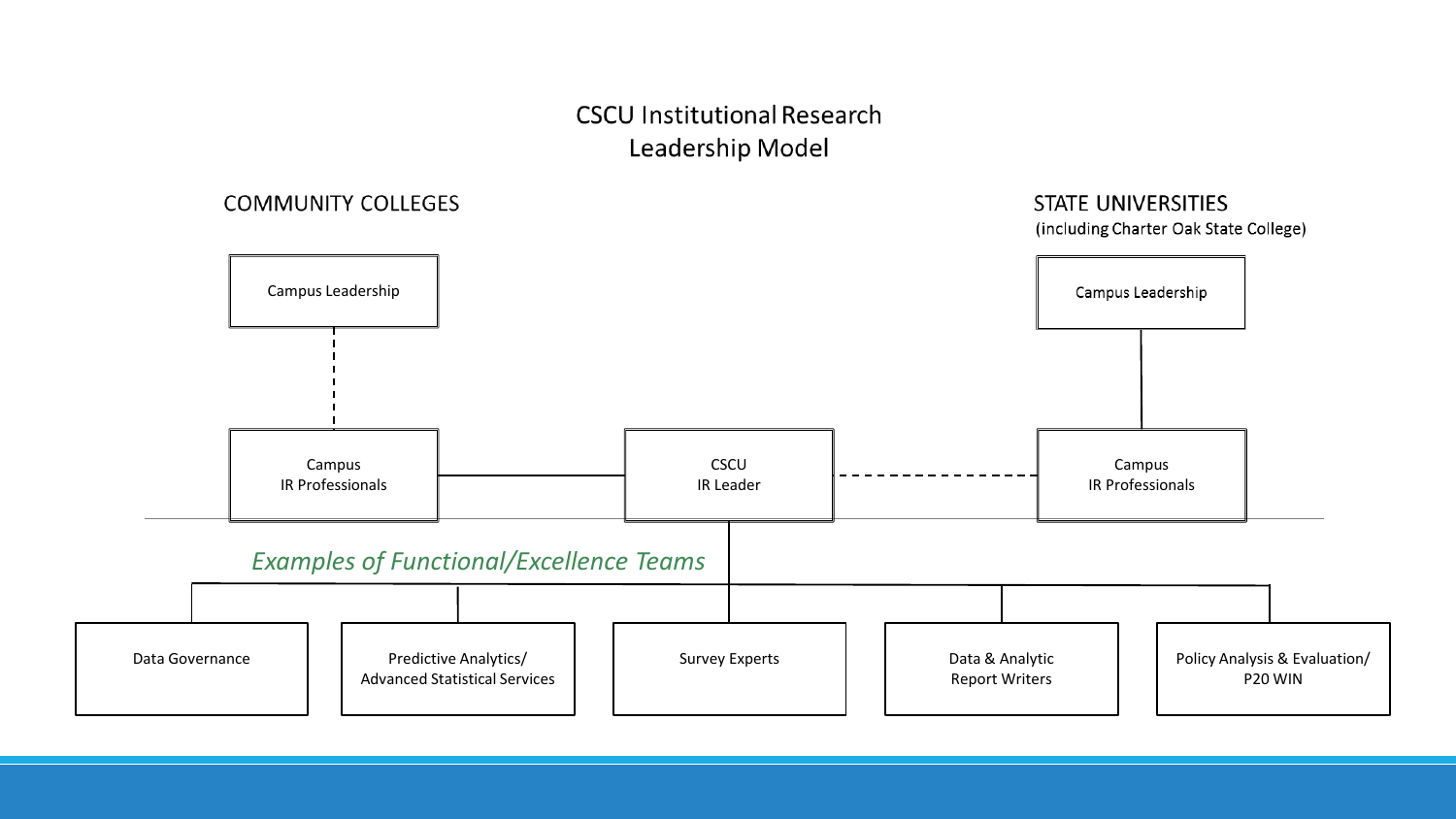## Institutional Research Team Recommendations

#### **Technology and Training**

- Community college IR staff will need access to Banner and the IRDB beyond their campus. This means IT will need to work with ORSE to implement new access privileges.
- In both colleges and universities, a state of the art data warehouse will be necessary, and is currently in development but is likely to take a number of years and additional resources to complete. In the interim, the IRDB (institutional research database for community colleges) and the IR repository (system office IR database for the CSUs) will need enhancements.
- Concentrated training with Tableau, Web-Focus, Argos, and Taskstream/TK-20.